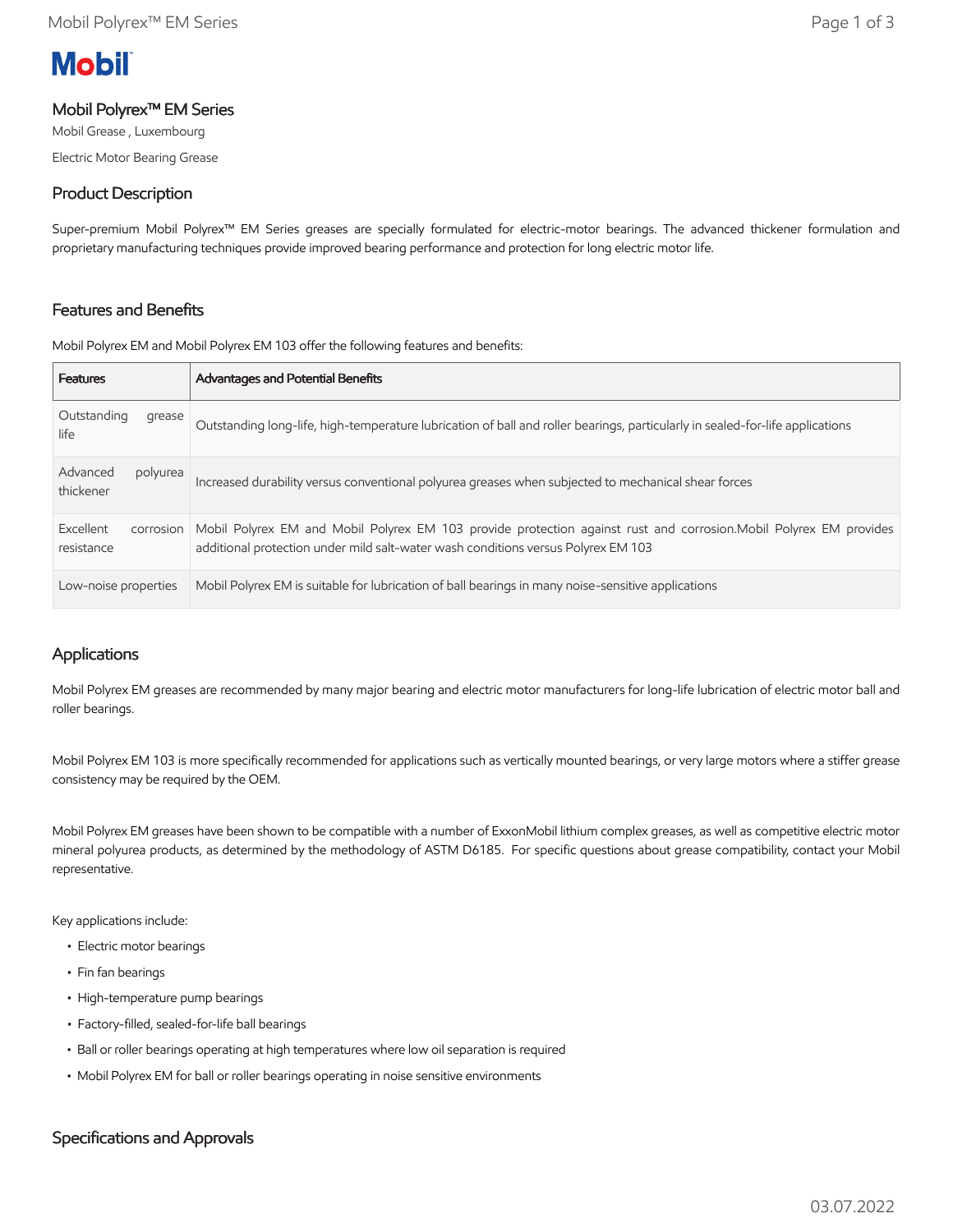| This product meets or exceeds the requirements of: | <b>MOBIL POLYREX EM</b> |
|----------------------------------------------------|-------------------------|
| DIN 51825:2004-06 - K 2 P -20                      |                         |

#### Properties and Specifications

| Property                                                    | <b>MOBIL POLYREX EM</b> | MOBIL POLYREX EM 103 |
|-------------------------------------------------------------|-------------------------|----------------------|
| Grade                                                       | NLGI <sub>2</sub>       | NLGI <sub>3</sub>    |
| Thickener Type                                              | Polyurea                | Polyurea             |
| Color, Visual                                               | Blue                    | Blue                 |
| Copper Strip Corrosion, 24 h, 100 C, Rating, ASTM D4048     | 1A                      | 1A                   |
| Corrosion Preventive Properties, Rating, ASTM D1743         | PASS                    | PASS                 |
| Dropping Point, °C, ASTM D2265                              | 260                     | 270                  |
| Four-Ball Wear Test, Scar Diameter, mm, ASTM D2266          | 0.41                    | 0.6                  |
| Low Temperature Torque, Running, -29 C, g-cm, ASTM D1478    | 800                     | 1000                 |
| Low Temperature Torque, Starting, -29 C, g-cm, ASTM D1478   | 7500                    | 9300                 |
| Lubrication Life @ 177 C, h, ASTM D3336                     | 750+                    | $750+$               |
| Oil Separation, mass%, ASTM D1742                           | 0.5                     | 0.1                  |
| Penetration, 60X, 0.1 mm, ASTM D217                         | 285                     | 250                  |
| Penetration, Change from 60X to 100,000X, 0.1 mm, ASTM D217 | 40                      | 40                   |
| SKF Emcor Rust Test, 10% Synthetic Sea Water, ASTM D6138    | 0.1                     |                      |
| Viscosity @ 100 C, Base Oil, mm2/s, ASTM D445               | 12.2                    | 12.2                 |
| Viscosity @ 40 C, Base Oil, mm2/s, ASTM D445                | 115                     | 115                  |
| Viscosity Index, ASTM D2270                                 | 95                      | 95                   |
| Water Washout, Loss @ 79 C, wt%, ASTM D1264                 | 1.9                     | 0.8                  |

### Health and Safety

Health and Safety recommendations for this product can be found on the Material Safety Data Sheet (MSDS) @ [http://www.msds.exxonmobil.com/psims](http://www.msds.exxonmobil.com/psims/psims.aspx) /psims.aspx

All trademarks used herein are trademarks or registered trademarks of Exxon Mobil Corporation or one of its subsidiaries unless indicated otherwise.

11-2021 EXXONMOBIL LUBRICANTS & SPECIALTIES EUROPE, A DIVISION OF EXXONMOBIL PETROLEUM & CHEMICAL, BVBA (EMPC) POLDERDIJKWEG B-2030 Antwerpen Belgium

Typical Properties are typical of those obtained with normal production tolerance and do not constitute a specification. Variations that do not affect product performance are to be expected during normal manufacture and at different blending locations. The information contained herein is subject to